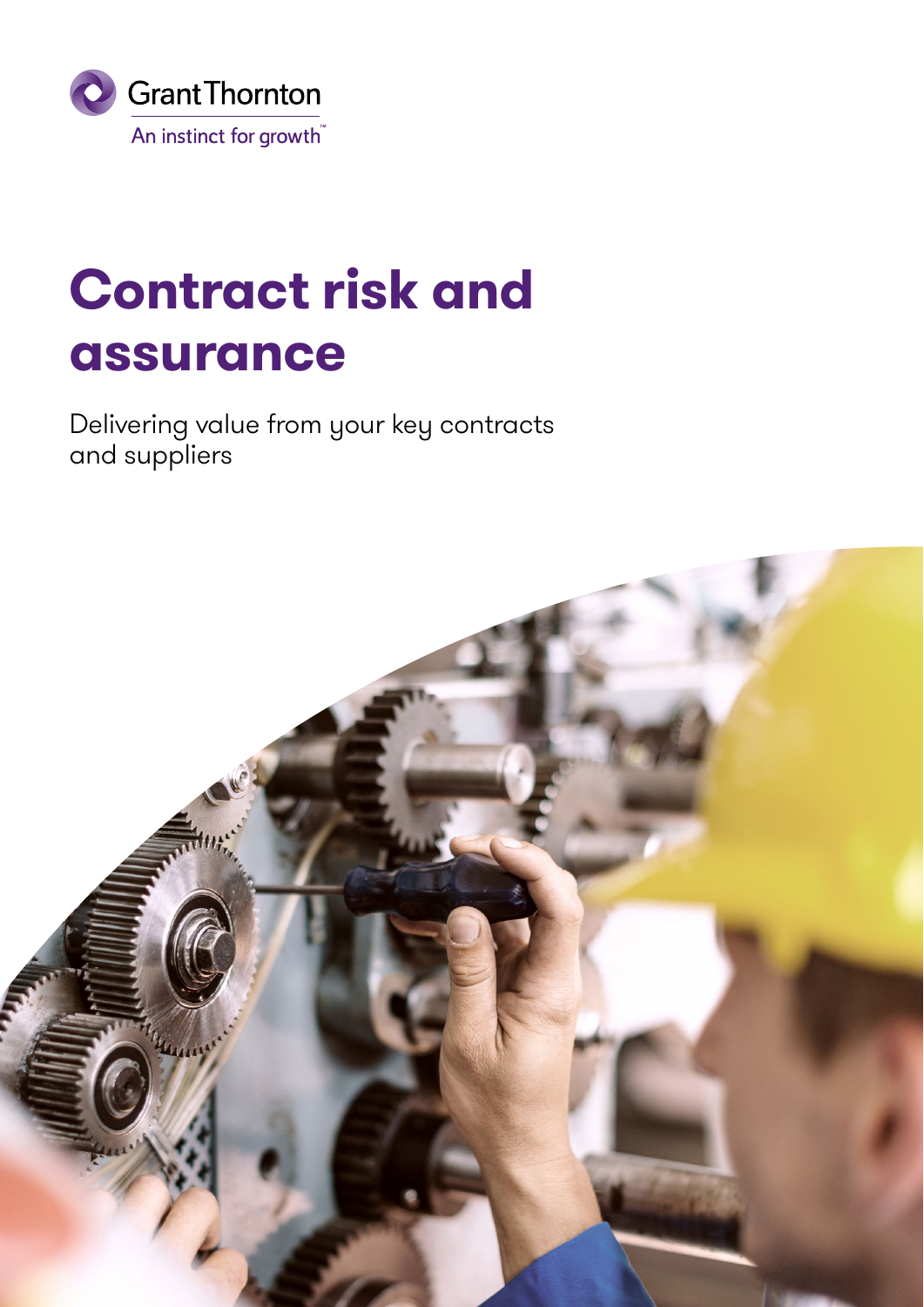

Contract execution and the performance of your business partners can have a significant impact on costs, operational delivery and your ability to realise opportunities and strategic objectives.

Outsourcing elements of both core and peripheral activities often results in significant costs and operational activities being managed by third parties.

Examples of such arrangements include:

- construction contracts
- project management of subcontractors
- facilities management
- outsourcing of manufacturing and operations
- use of joint ventures to share risk
- partnering arrangements in new markets.

Where reliance is placed on third parties to deliver the key services and control costs, there should be assurance that these aspects are being effectively managed and that improvements are realised.

**Cost control**

> **Our contract risk and assurance service provides you with assurance and drives improved performance from your third party relationships.**

**Relationships**

**In our experience, 85% of companies that had contracts reviewed achieved cost recoveries in excess of our fees.**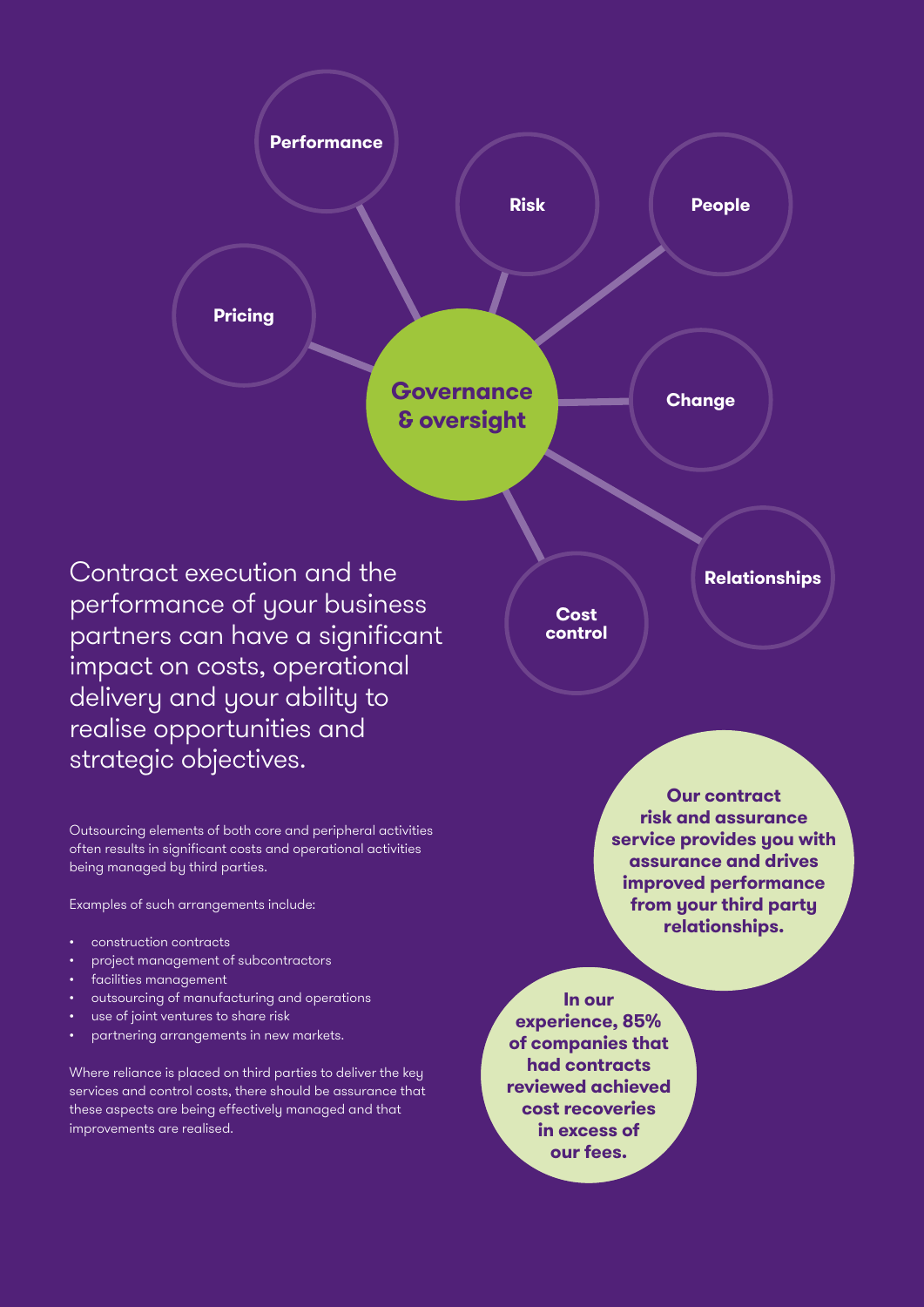# **Our approach**

### We provide a range of contract risk and assurance services including:

#### **Governance and risk management**

- Governance arrangements
- Contract risk management
- Review of performance indicators and incentive structures
- Contractor management process

#### **Performance**

- Cost verification and profit sharing audits
- Contract compliance, administration, accounting and reporting
- Contract supply chain and management of subcontractors
- Verification of milestone achievement

Our three stage approach reflects the experience we have accrued in performing contract services for leading organisations across a range of sectors. It allows us to benchmark contract provision against the Grant Thornton contract assurance framework and deliver practical and pragmatic assurance and advice.

The key stages of our approach are:



We use experienced professionals to conduct these reviews, recognising your need to obtain assurance in a way which engages your contractors in a constructive fashion. Our reviews provide clarity and objective assurance which strengthens our clients' key relationships.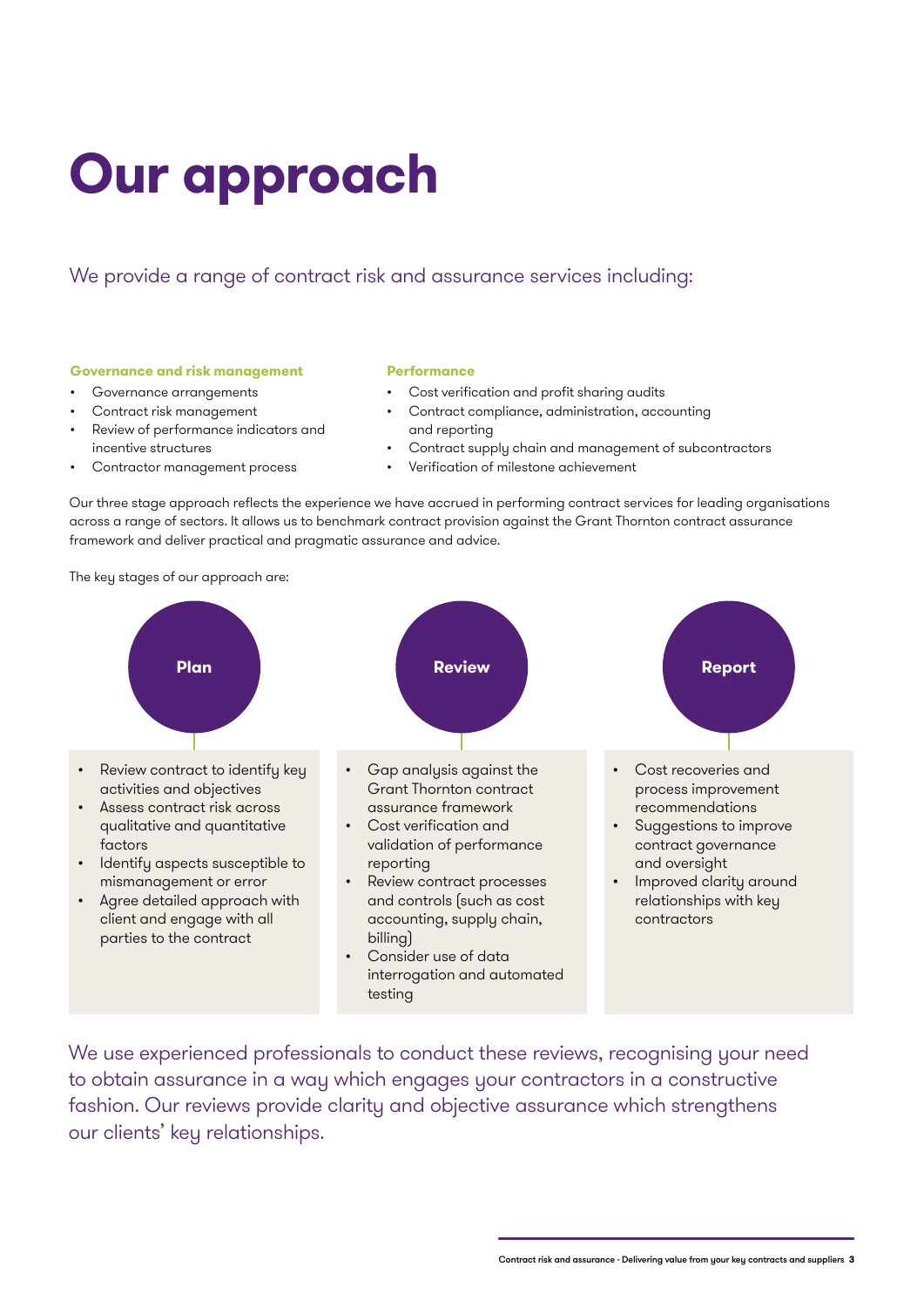# **Contract Assurance Framework**

We have developed a contract assurance framework to assist our clients in effectively managing outsourced relationships. This identifies the key elements of contract management and will ensure that our services are tailored to meet your specific needs.

**Risk**

#### **Governance & oversight**

**Is the contract being managed effectively? Are consistent processes and controls applied across your portfolio of contracts? Do you have appropriate oversight around your joint ventures? Do you have appropriate oversight of contract risks and their management? Are supply chain risks understood and being managed? Do you have assurance around technology risks in managing, delivering, reporting and billing the contract? Relationships Do governance arrangements drive the right level of engagement with your business partners? Are your contractors earning margins in line with those initially agreed in the contract? Does your business have the right level of engagement with your joint venture partners? Performance Is there an appropriate use of technology to drive efficiencies in managing and delivering the contract? Is the contract delivering the benefits you expect? Are key performance indicators and related rewards structured appropriately to measure and enhance contract performance? Are incentives aligned to drive efficiency and effective operational performance?**

**4** Contract risk and assurance - Delivering value from your key contracts and suppliers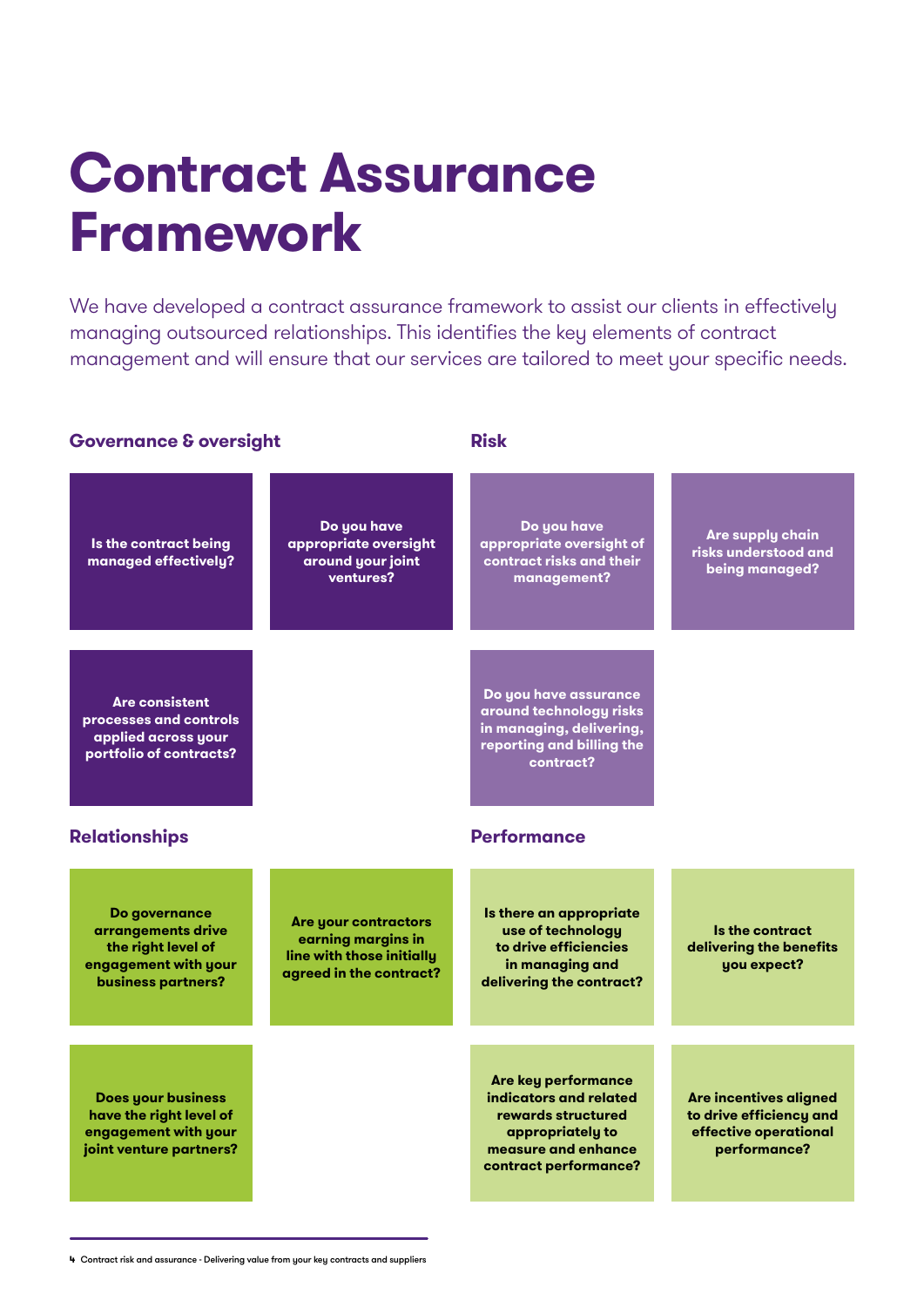There are a number of aspects to consider when using third parties to deliver contracts.

We provide an approach which will enable you to provide positive responses to these key questions.

| <b>People</b>                                                                                                        |                                                                                                                        | <b>Change</b>                                                                                                                      |                                                                                                 |
|----------------------------------------------------------------------------------------------------------------------|------------------------------------------------------------------------------------------------------------------------|------------------------------------------------------------------------------------------------------------------------------------|-------------------------------------------------------------------------------------------------|
| Do joint venture reports<br>contain the right level<br>of detail and reach the<br>right people on a timely<br>basis? | Is there appropriate<br>engagement between<br>your operational<br>managers and<br>their contractual<br>counterparties? | <b>Have your contractors</b><br>established appropriate<br>management of change<br>procedures?                                     | Are high levels of<br><b>contract variations</b><br>leading to scope or cost<br>creep?          |
| Do you have clarity over<br>supplier side roles and<br>responsibilities?                                             |                                                                                                                        | <b>Are change processes</b><br>sufficiently robust to<br>deliver value for money?                                                  |                                                                                                 |
| <b>Pricing</b>                                                                                                       |                                                                                                                        | <b>Cost control</b>                                                                                                                |                                                                                                 |
| Are you being charged<br>for additional services<br>outside the scope of<br>the contract?                            | <b>Have contractual</b><br>rates been<br>correctly applied?                                                            | Do your contractors<br>maintain appropriate<br>accounting records<br>to provide you with<br>transparency around<br>costs incurred? | Do your partners<br>operate effective supply<br>chain controls to deliver<br>cost efficiencies? |
| Do you have clarity<br>around commercial<br>risks and complex<br>pricing models?                                     | <b>Are you overpaying</b><br>your suppliers?                                                                           | <b>Are cost forecasts</b><br>accurate with overruns<br>being reported on a<br>timely basis?                                        | Do cost or profit<br>recoveries reflect the<br>underlying accounting<br>records?                |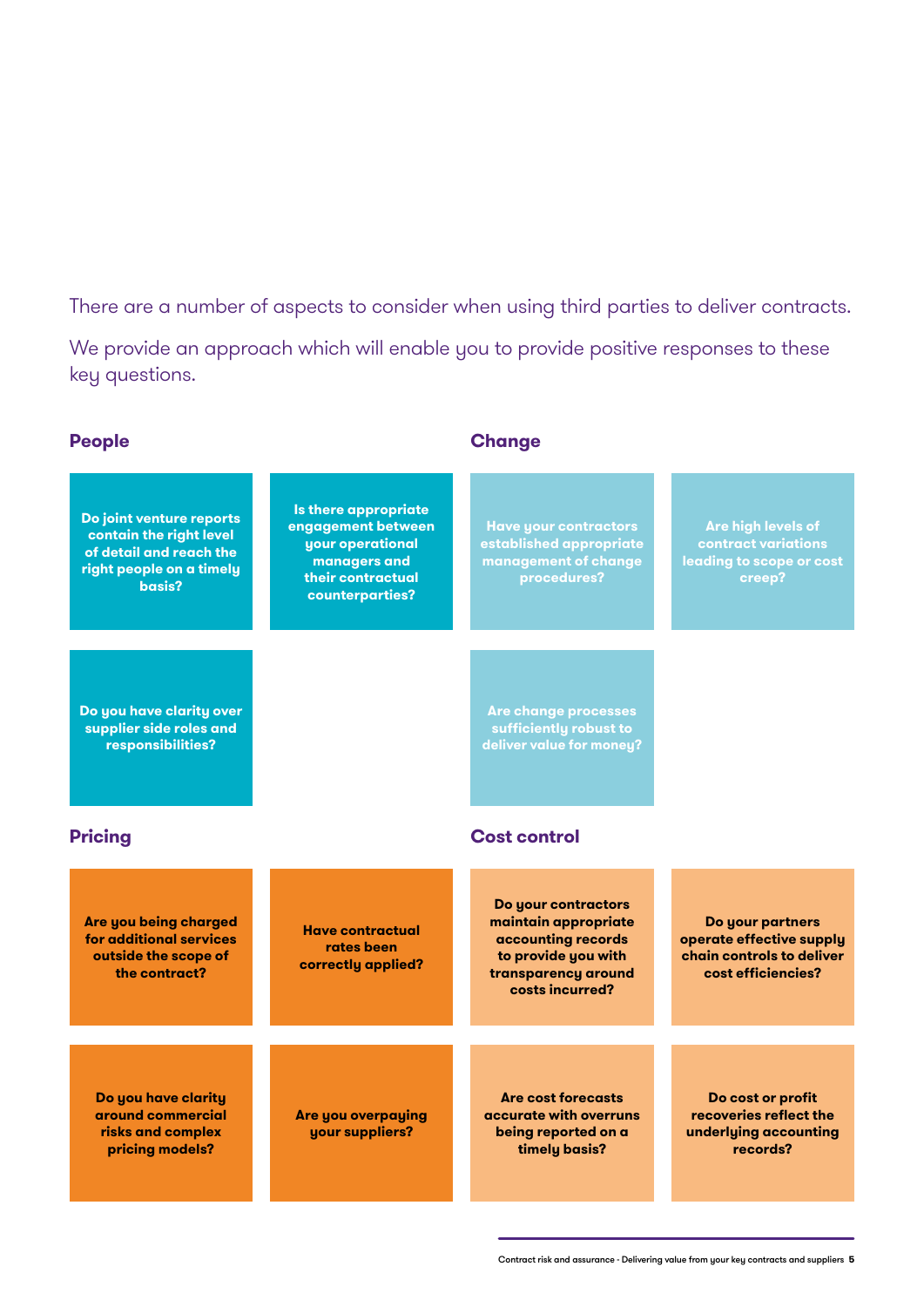

## **Energy group**

We have been working with this complex and expanding business for the last five years, providing contract risk and assurance services over their largest contractual relationships, with a total contract spend reviewed in excess of \$900 million.

#### **Our role**

Our contract reviews have covered a variety of business partners ranging from large multi-nationals to local niche providers. Each of our reviews has been tailored to contract specific risks and focuses on providing assurance over one or more elements of our contract assurance framework. Specific reviews we have performed include:

- cost verification of \$90 million turnkey drilling contract to assess whether cost control and accounting processes were accurate, and to substantiate charges billed to our client. Our work supported the recovery of costs and identified efficiencies leading to future savings
- review of outsourced procurement, purchase to pay, inventory management and cost accounting processes around an annual facilities management spend of \$80 million. Our work allowed the contractor to align their cost accounting processes with our client's period end close, resulting in a faster, more efficient and accurate process for both parties. We were also able to improve working capital cashflow
- joint venture review of major capital spend (\$150 million) to provide assurance that costs incurred had been approved by the joint venture board and were being appropriately managed, as well as the allocation of the operator's shared cost (c £30 million) across similar projects
- review of outsourced inventory management to ascertain why service levels were not being met, providing a clear action plan for improvements
- recalculation of a corporate overhead allocation based on strict application of contract terms, providing clarity on the level of recharges and resulting in significant financial benefit to our client.

#### **Value added**

We have achieved cost recoveries significantly in excess of our fees. Our work has provided clarity around contract reporting, cost accounting, budgetary control and the level of corporate overheads incurred and recharged. Our reviews have also helped strengthen relationships with partners and key contractors by identifying improvements to governance structures, communication and timeliness of billing.

"The group subcontracts a significant proportion of its operational activities. Whilst there were no specific concerns, I was keen to receive assurance that these activities were being managed effectively on our behalf. Grant Thornton provided contract audit services and I was impressed with their responsiveness and delivery of high quality results and recommendations. Reviews were delivered in a commercial and pragmatic fashion and served to reinforce positive relationships with our key contractors."

#### **Deputy CFO, Oil and Gas group**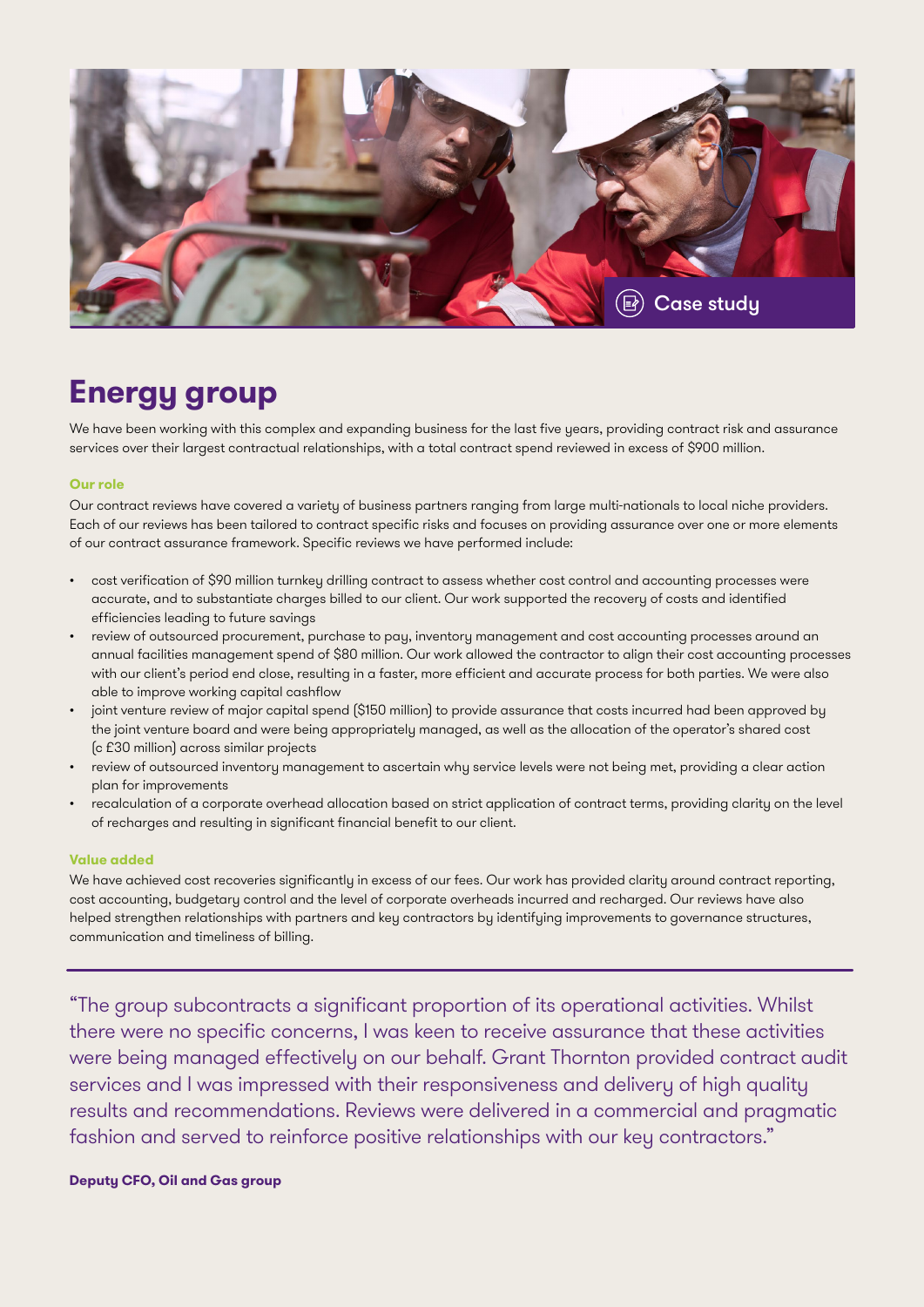

## **Online gaming company**

A large online gaming company generated around four million transactions a month based on bets placed, movements to balances and bonus payments. We were asked to identify whether cash had been received from payment service providers for all the bets placed in the system and whether this had been transferred on a timely basis.

#### **Our role**

We developed a series of testing scripts and used our data interrogation tools to match them to the transactions posted in the accounting system. We confirmed that the amounts accounted for were the same as those that had been played. We then performed a similar matching process by obtaining all of the transactions from the bank statements to show that money based transactions related to actual financial transactions.

#### **Value added**

We were able to demonstrate that the payment service providers were holding onto a large amount of cash. As a result, the business was able to significantly enhance their cash flow.

### Why Grant Thornton?

- Commercially minded and risk focused, our team offers a leading combination of quality, expertise and value. We work in partnership with you to deliver incisive, value-adding results. Our team features experienced audit and risk experts, who have held senior positions in leading organisations.
- We have extensive resources in the UK with a dedicated team of over 350 risk and assurance specialists. We have global reach across over 130 countries, with 50,000 professionals around the world, 2,500 of which are dedicated to our Business Risk Services.